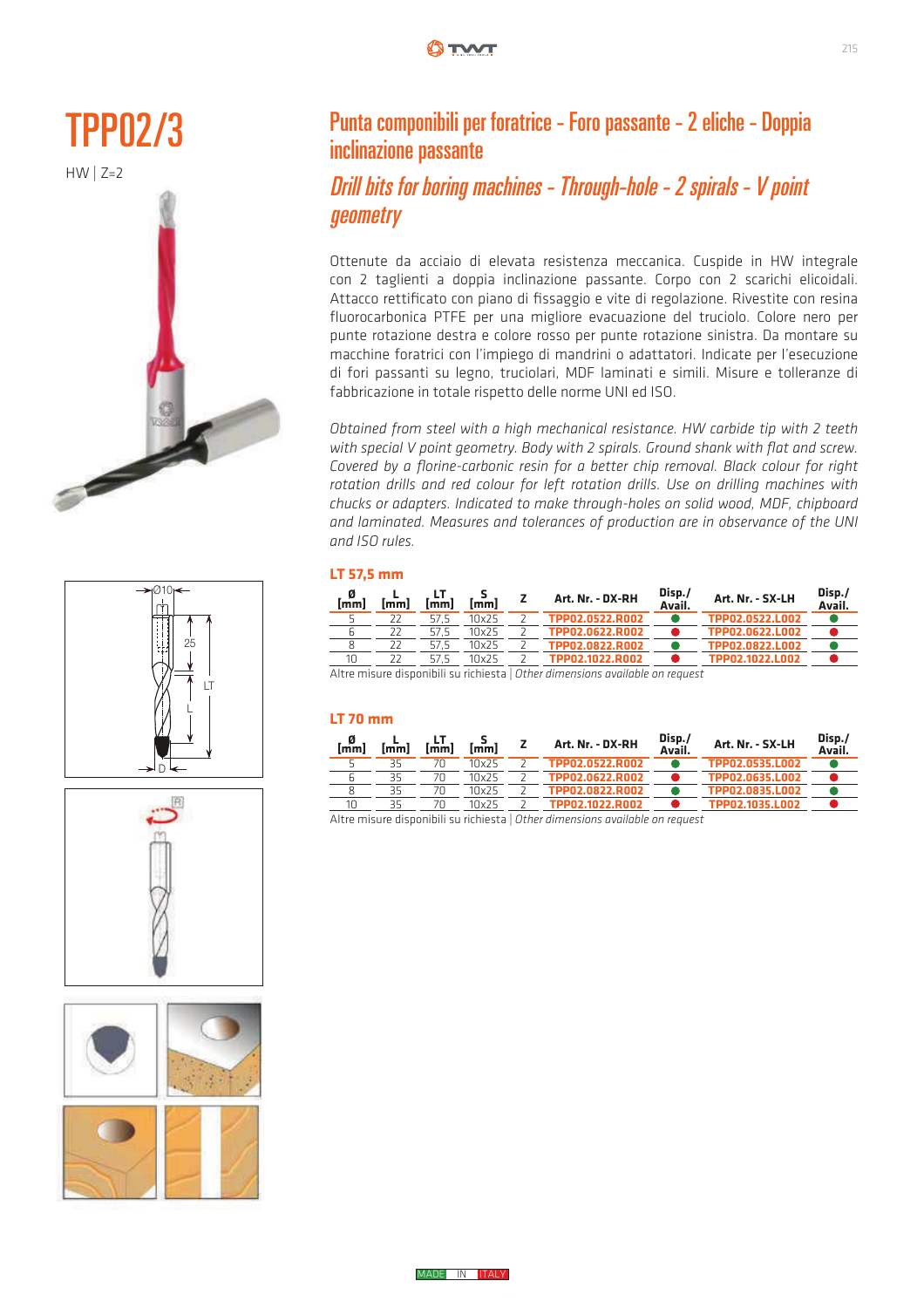











### Punta senza svasatore per foratrice - Foro passante - 4 eliche Dowel drill bits without countersink for boring machines - Through hole - 4 spirals

Ottenute da acciaio di elevata resistenza meccanica. Cuspide in HW integrale con 2 taglienti. Corpo con 4 scarichi elicoidali. Rivestite con resina fluorocarbonica PTFE  $\frac{3}{7}$ er una migliore evacuazione del truciolo. Colore nero per punte rotazione destra e colore rosso per punte rotazione sinistra. Da montare su macchine foratrici: ALBERTI - BALESTRINI - BIESSE - BUSELLATO - GESSNER - MORBIDELLI - REIMALL - TORWEGGE - VITAP - WEEKE. Indicate per l'esecuzione di fori passanti su legno, suoi derivati, laminati. Misure e tolleranze di fabbricazione in totale rispetto delle norme UNI ed ISO.

*Obtained from steel with a high mechanical resistance. HW carbide tip with 2 teeth.*  Body with 4 spirals. Ground shank with flat and screw. Covered by a florine-carbonic body with 4 spirals. Croand shark with flat and screw: covered by a florific carbother resin for a better chip removal. Black colour for right rotation drills and red colour for left rotation drills. Use on the following drilling machines: ALBERTI - BALESTRINI -BIESSE - BUSELLATO - GESSNER - MORBIDELLI - REIMALL - TORWEGGE - VITAP -*WEEKE. Indicated to make blind holes on solid wood, wood, composites, laminated. MEEKE: malcuced to make billid holes off sond wood, wood, composites, laminated.*<br>Measures and tolerances of production are in observance of the UNI and ISO rules. resin for a better chip removal. Black colour for right rotation anils and rea colour for iorula India Indianuel Department of production are in observance of the ONI and ISO rules.

| Ø<br>lmml | lmml | LΤ<br>[mm] | s<br>[mm]    | z | Art. Nr. - DX-RH                                                                        | Disp./<br>Avail. | Art. Nr. - SX-LH | Disp./<br>Avail. |
|-----------|------|------------|--------------|---|-----------------------------------------------------------------------------------------|------------------|------------------|------------------|
| 5         | 20   | 55         | 11x16        |   | TPP02.0520.RM01                                                                         |                  | TPP02.0520.LM01  |                  |
| 5         | 30   | 65         | 11x16        |   | TPP02.0530.RM01                                                                         |                  | TPP02.0530.LM01  |                  |
| 5         | 40   | 75         | 11x16        |   | TPP02.0540.RM01                                                                         |                  | TPP02.0540.LM01  |                  |
| 5         | 50   | 85         | $11\times16$ |   | TPP02.0550.RM01                                                                         |                  | TPP02.0550.LM01  |                  |
| 6         | 20   | 56         | 11x16        |   | TPP02.0620.RM01                                                                         |                  | TPP02.0620.LM01  |                  |
| 6         | 30   | 66         | 11x16        |   | TPP02.0630.RM01                                                                         |                  | TPP02.0630.LM01  |                  |
| 6         | 40   | 76         | 11x16        |   | TPP02.0640.RM01                                                                         |                  | TPP02.0640.LM01  |                  |
| 6         | 50   | 86         | $11\times16$ |   | TPP02.0650.RM01                                                                         |                  | TPP02.0650.LM01  |                  |
| 8         | 20   | 58         | 11x16        |   | TPP02.0820.RM01                                                                         |                  | TPP02.0820.LM01  |                  |
| 8         | 30   | 68         | 11x16        |   | TPP02.0830.RM01                                                                         |                  | TPP02.0830.LM01  |                  |
| 8         | 40   | 78         | $11\times16$ |   | TPP02.0840.RM01                                                                         |                  | TPP02.0840.LM01  |                  |
| 8         | 50   | 88         | $11\times16$ |   | TPP02.0850.RM01                                                                         |                  | TPP02.0850.LM01  |                  |
|           |      |            |              |   | ومستحمد وبمرماط والمسم موماموم ومباله ومطوف الموماط والرباح الطلوم ومعالى مستملون وبوال |                  |                  |                  |



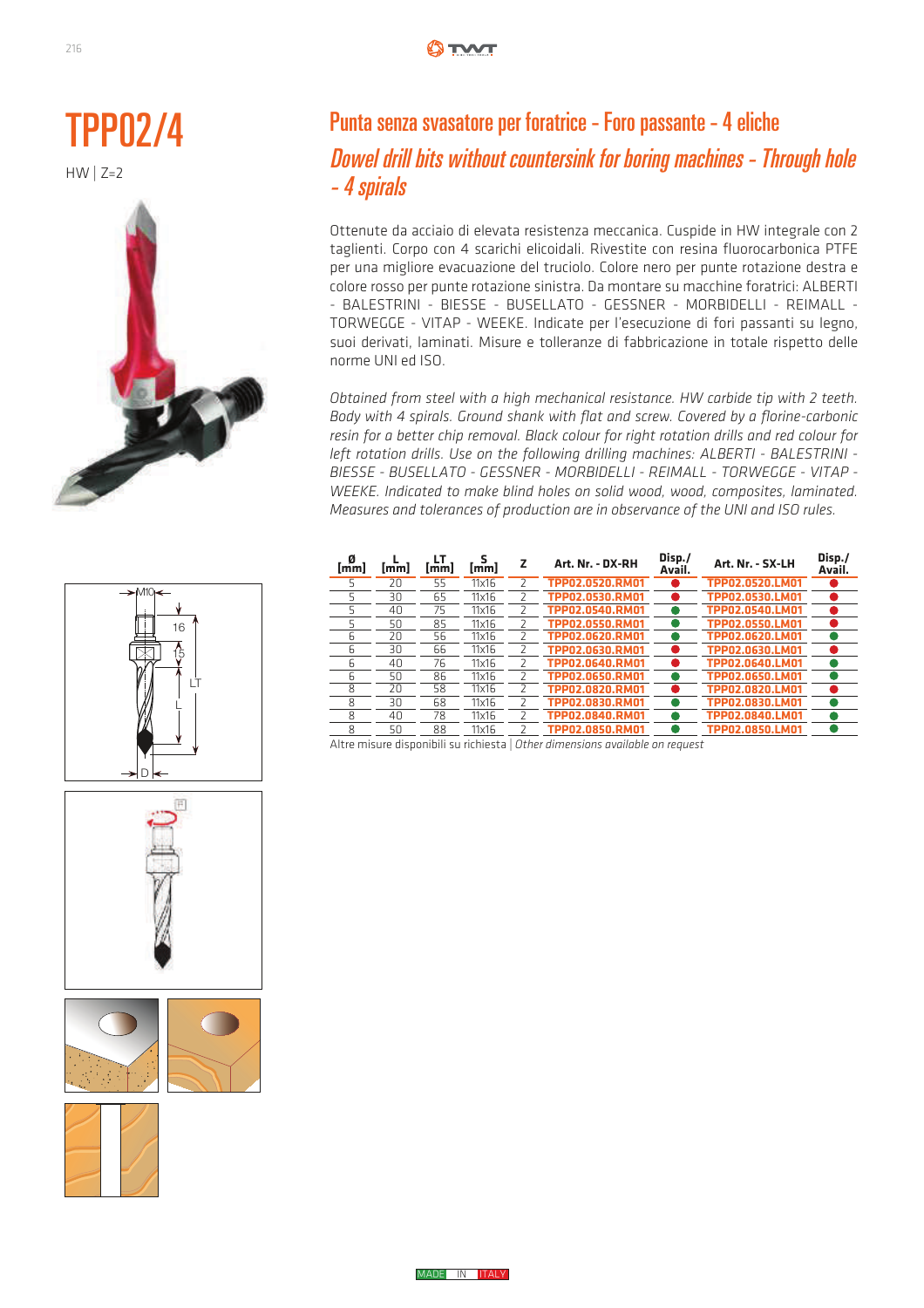# TPP02/5

 $HW \mid Z=2$ 









### Punta HW integrale per foratrice - Foro passante - 2 eliche - Cuspide speciale tipo Elica Plus<sup>™</sup>

HW solid carbide drill bits for boring machines - Through-hole - 2 spirals - V point geometry Elica Plus ™ type

Ottenute da acciaio di elevata resistenza meccanica. Corpo in HW integrale con 2 taglienti e cuspide speciale a V tipo ELICA PLUS™. Corpo con 2 scarichi elicoidali. Attacco rettificato con piano di fissaggio e vite di regolazione. Rivestite con resina fluorocarbonica PTFE per una migliore evacuazione del truciolo. Colore nero per punte rotazione destra e colore rosso per punte rotazione sinistra. Da montare su macchine foratrici con l'impiego di mandrini o adattatori. Indicate per l'esecuzione di fori passanti su legno, truciolari, MDF, laminati e simili. Misure e tolleranze di fabbricazione in totale rispetto delle norme UNI ed ISO.

Disponibile su richiesta con rivestimento **Na Dia** - DLC. Spondic su nemesta commestimento **i vicilista** pec.

Obtained from steel with a high mechanical resistance. Solid HW carbide body with 2 *teeth and special V point geometry ELICA PLUS™. Body with 2 spirals. Ground shank*  with flat and screw. Covered by a florine-carbonic resin for a better chip removal. *Black colour for right rotation drills and red colour for left rotation drills. Use on drilling machines with chucks or adapters. Indicated to make through-holes on solid wood, chipboard, MDF and laminated. Measures and tolerances of production are in observance of the UNI and ISO rules.*  $\overline{\mathcal{L}}$ with full and screw. Covered by a filmine carbonic result for a better chip refliction.

Available on request with **NaDia** coating DLC.

### **LT 57,5 mm**

| 0<br>[mm] | [mm] | lmml | [mm]  | Art. Nr. - DX-RH | Disp./<br>Avail. | Art. Nr. - SX-LH | Disp./<br>Avail. |
|-----------|------|------|-------|------------------|------------------|------------------|------------------|
|           | 18   | 57.5 | 10x33 | TPP02.0318.RW01  |                  | TPP02.0318.LW01  |                  |
|           |      | 57.5 | 10x27 | TPP02.0420.RW01  |                  | TPP02.0420.LW01  |                  |
|           | 20   | 57.5 | 10x27 | TPP02.0522.RW01  |                  | TPP02.0522.LW01  |                  |
|           | 20   | 57.5 | 10x27 | TPP02.0622.RW01  |                  | TPP02.0622.LW01  |                  |
|           | 2Π   | 575  | 10x27 | TPPN2.N822.RWN1  |                  | TPP02.0822.1 W01 |                  |

Altre misure disponibili su richiesta | *Other dimensions available on request*

### **LT 70 mm**

| 0<br>[mm] | [mm] | <i>Imml</i> | $\sim$ | Art. Nr. - DX-RH | Disp./<br>Avail. | Art. Nr. - SX-LH | Disp./<br>Avail. |
|-----------|------|-------------|--------|------------------|------------------|------------------|------------------|
|           | 20   | 70          | 10x40  | TPP02.0320.RW01  |                  | TPP02.0320.LW01  |                  |
|           | 25   |             | 10x35  | TPP02.0427.RW03  |                  | TPP02.0427.LW03  |                  |
|           | 33   |             | 10x27  | TPP02.0535.RW03  |                  | TPP02.0535.LW03  |                  |
|           | 33   | 70          | 10x27  | TPP02.0635.RW04  |                  | TPP02.0635.LW04  |                  |
|           | 33   | 7Π          | 10x27  | TPPN2.0835.RWN3  |                  | TPP02.0835.LW03  |                  |

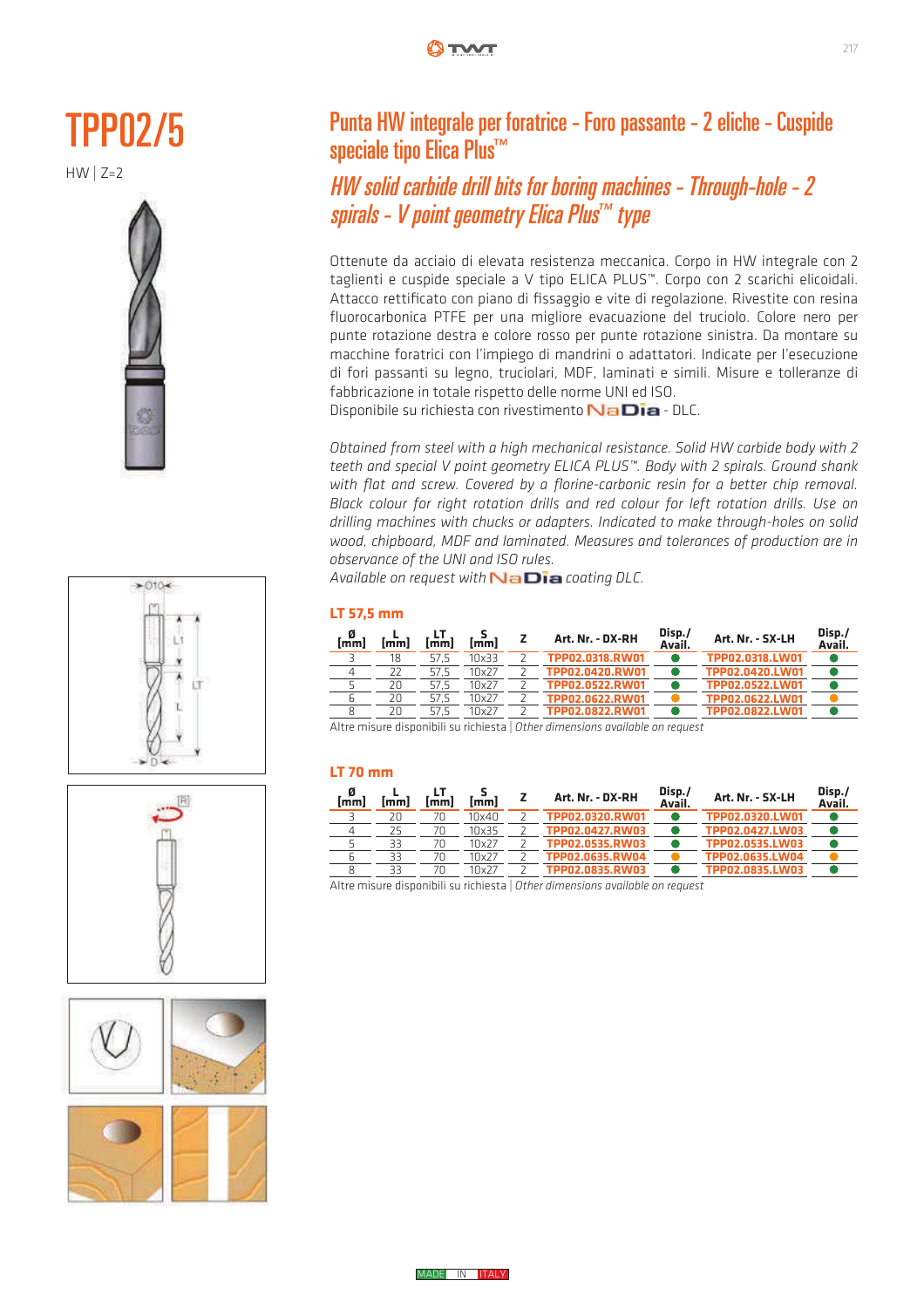









### Punta HW integrale per foratrice - Foro passante - 2 eliche - Heavy duty

### HW solid carbide drill bits for boring machines - Through-hole - 2 spirals - heavy duty

Costruite con corpo in HW integrale ed attacco in acciaio di elevata resistenza meccanica con 2 taglienti con doppia inclinazione passante. Corpo con 2 scarichi elicoidali. Attacco rettificato con piano di fissaggio e vite di regolazione. Rivestite con resina fluorocarbonica PTFE per una migliore evacuazione del truciolo. Colore nero per punte rotazione destra e colore rosso per punte rotazione sinistra. Da montare su macchine foratrici con l'impiego di mandrini o adattatori. Indicate per l'esecuzione di fori ciechi su legno, suoi derivati, laminati e simili. Misure e tolleranze di fabbricazione in totale rispetto delle norme UNI ed ISO. ȐȉȁȍȆȌȚȄȐȁȄȏȊǿ

Disponibile su richiesta con rivestimento  $N$ a Dia - DLC.

Obtained from steel with a high mechanical resistance. Solid HW carbide body with 2 *teeth with special V point geometry. Body with 2 spirals. Ground shank with flat and*  screw. Covered by a florine-carbonic resin for a better chip removal. Black colour for right rotation drills and red colour for left rotation drills. Use on drilling machines with chucks or adapters. Indicated to make through-holes on solid wood, MDF, chipboard *and laminated. Measures and tolerances of production are in observance of the UNI and ISO rules.*

Available on request with **NaDia** coating DLC.

#### **LT 57,5 mm**

| . 0<br>[mm] | <b>Imml</b> | <b>Imml</b> | [mm]  | Art. Nr. - DX-RH | Disp./<br>Avail. | Art. Nr. - SX-LH | Disp./<br>Avail. |
|-------------|-------------|-------------|-------|------------------|------------------|------------------|------------------|
|             | 18          | 57.5        | 10x33 | TPP02.0318.RH01  |                  | TPP02.0318.LH01  |                  |
|             |             | 57.5        | 10x27 | TPP02.0422.RH01  |                  | TPP02.0422.LH01  |                  |
|             | 20          | 57.5        | 10x27 | TPP02.0520.RH01  |                  | TPP02.0520.LH01  |                  |
| h           | 20          | 57.5        | 10x27 | TPP02.0620.RH01  |                  | TPP02.0620.LH01  |                  |
|             | 2Π          | 57.5        | 10x27 | TPPN2.N82N.RHN1  |                  | TPP02.0820.LH01  |                  |

Altre misure disponibili su richiesta | *Other dimensions available on request*

#### **LT 70 mm**

| 0<br>[mm] | [mm] | <i>Imml</i> | lmml  | Art. Nr. - DX-RH | Disp./<br>Avail. | Art. Nr. - SX-LH | Disp./<br>Avail. |
|-----------|------|-------------|-------|------------------|------------------|------------------|------------------|
|           | 2Π   |             | 10x40 | TPP02.0320.RH01  |                  | TPP02.0320.LH01  |                  |
|           | 25   |             | 10x35 | TPP02.0425.RH03  |                  | TPP02.0425.LH03  |                  |
|           | 33   |             | 10x27 | TPP02.0533.RH03  |                  | TPP02.0533.LH03  |                  |
|           | 33   |             | 10x27 | TPP02.0633.RH04  |                  | TPP02.0633.LH04  |                  |
|           | 33   |             | 10x27 | TPP02.0833.RH03  |                  | TPP02.0833.LH03  |                  |

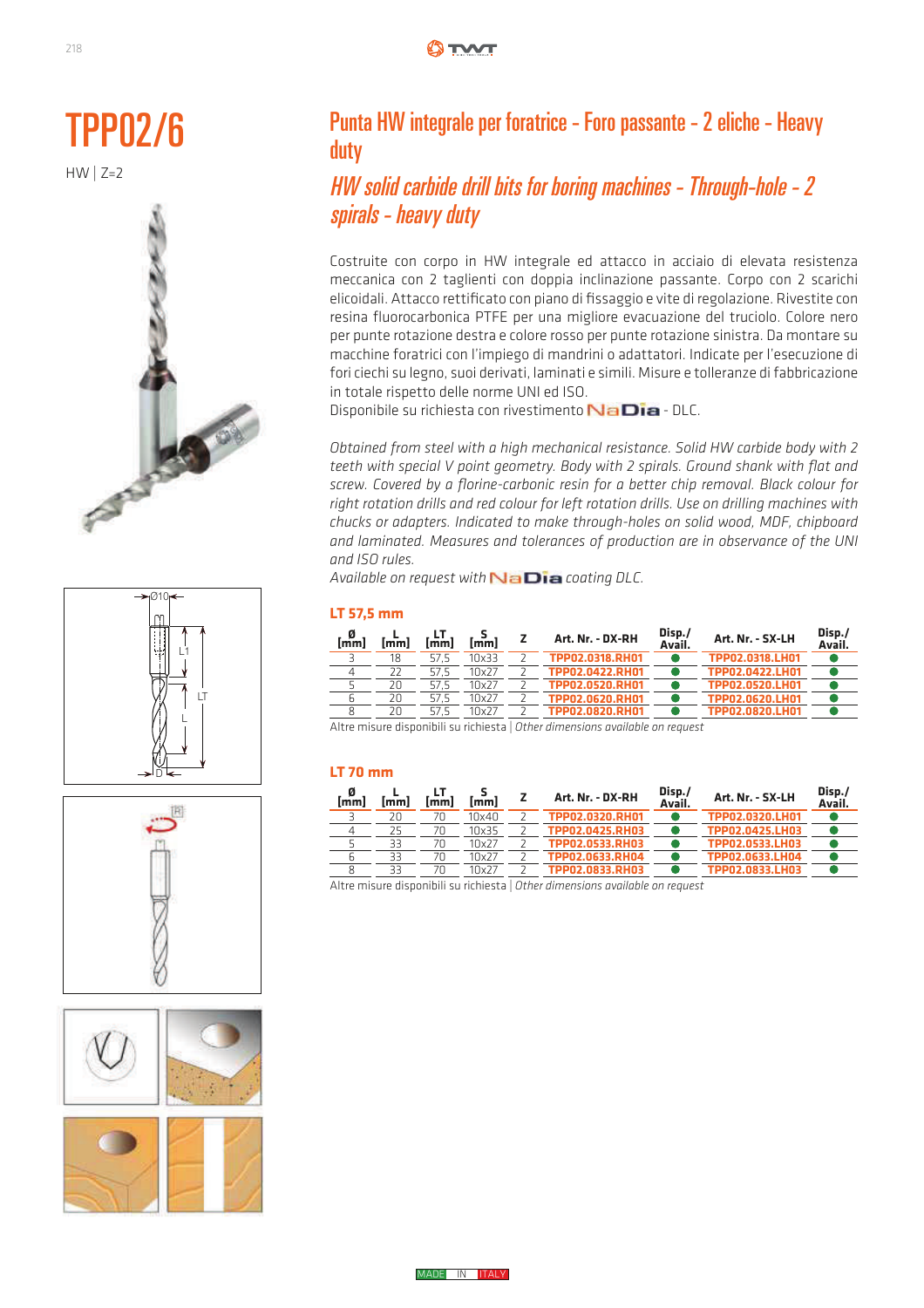











### Punta con svasatore per foratrice - Foro passante - 2 eliche Dowel drill bits with countersink for boring machines - Through-hole - 2 spirals

Ottenute da acciaio di elevata resistenza meccanica. Cuspide in HW integrale con 2 taglienti e 2 rasanti e centrino. 2 taglienti svasatori in HW. Corpo con 2 scarichi elicoidali. Rivestite con resina fluorocarbonica PTFE per una migliore evacuazione del truciolo. Colore nero per punte rotazione destra e colore rosso per punte rotazione sinistra. Da montare su macchine foratrici con l'impiego di mandrini o adattatori. Indicate per l'esecuzione di fori passanti svasati su legno, suoi derivati, laminati. Misure e tolleranze di fabbricazione in totale rispetto delle norme UNI ed ISO.

*Obtained from steel with a high mechanical resistance. HW carbide tip with 2 teeth and 2 spurs and centre point. Countersink with 2 teeth in HW. Body with 2 spirals.*  and 2 spars and centre point. Countersing with 2 tect in 11W. Body with 2 spirals.<br>Ground shank with flat and screw. Covered by a florine-carbonic resin for a better chip removal. Black colour for right rotation drills and red colour for left rotation drills. Use on the following drilling machines with chucks or adapters. Indicated to make bevelled through-holes on solid wood, wood, composites, laminated. Measures and tolerances of production are in observance of the UNI and ISO rules. Ground Shank with flat and Screw. Covered by a flohne-carbonic resin for a better chip

### **LT 57,5 mm**

|  |      |  |  | $\begin{bmatrix} 0 & L & A & L_1 \\ [mm] [mm] [mm] [mm] [mm] [mm] [mm] [mm] [mm] [mm] [mm] 2 & Art. Nr. - DX-RH \end{bmatrix}$ | Disp./<br>Avail. | Art. Nr. - SX-LH       | Disp./<br>Avail. |
|--|------|--|--|--------------------------------------------------------------------------------------------------------------------------------|------------------|------------------------|------------------|
|  | 22 S |  |  | 57.5 61.5 11x20 2 TPP05.0522.57MR                                                                                              |                  | <b>TPP05.0522.57ML</b> |                  |
|  |      |  |  | 57.5 62.5 11x20 2 <b>TPP05.0622.57MR</b>                                                                                       | $\bullet$        | TPP05.0622.57ML        |                  |
|  |      |  |  | 22.5 6.5 57.5 64 11x20 2 TPP05.0822.57MR                                                                                       | $\bullet$        | TPP05.0822.57ML        |                  |
|  |      |  |  | Altre misure disponibili su richiesta   Other dimensions available on request                                                  |                  |                        |                  |

#### **LT 70 mm** ! : 7"++6 : 7"++<

|    |    |    |    |      |           | $\begin{bmatrix} 0 & L \\ mm \end{bmatrix}$ $\begin{bmatrix} 0 & L \\ mm \end{bmatrix}$ $\begin{bmatrix} 0 & L_1 \\ mm \end{bmatrix}$ $\begin{bmatrix} 0 & L_1 \\ mm \end{bmatrix}$ $\begin{bmatrix} 0 & L_1 \\ mm \end{bmatrix}$ $\begin{bmatrix} 0 & L_1 \\ mm \end{bmatrix}$ $\begin{bmatrix} 0 & L_1 \\ mm \end{bmatrix}$ $\begin{bmatrix} 0 & L_1 \\ mm \end{bmatrix}$ $\begin{bmatrix} 0 & L_1 \\ mm \end{bmatrix}$ $\begin{bmatrix} 0 & L_1 \\ mm \end{$ | Disp./<br>Avail. | Art. Nr. - SX-LH       | Disp./<br>Avail. |
|----|----|----|----|------|-----------|-----------------------------------------------------------------------------------------------------------------------------------------------------------------------------------------------------------------------------------------------------------------------------------------------------------------------------------------------------------------------------------------------------------------------------------------------------------------|------------------|------------------------|------------------|
|    |    |    | 7Π | 74   | 11x20     | TPP05.0535.70MR                                                                                                                                                                                                                                                                                                                                                                                                                                                 |                  | TPP05.0535.70ML        |                  |
|    | 35 |    | 7Π |      | 11x202    | TPP05.0635.70MR                                                                                                                                                                                                                                                                                                                                                                                                                                                 |                  | <b>TPP05.0635.70ML</b> |                  |
|    | 35 |    | 70 | 76.5 | 11x20     | TPP05.0835.70MR                                                                                                                                                                                                                                                                                                                                                                                                                                                 |                  | TPP05.0835.70ML        |                  |
| 10 |    | 85 | 70 | 78.5 | $11x20$ 2 | TPP05.1035.70MR                                                                                                                                                                                                                                                                                                                                                                                                                                                 |                  | <b>TPP05.1035.70ML</b> |                  |
|    |    |    |    |      |           |                                                                                                                                                                                                                                                                                                                                                                                                                                                                 |                  |                        |                  |

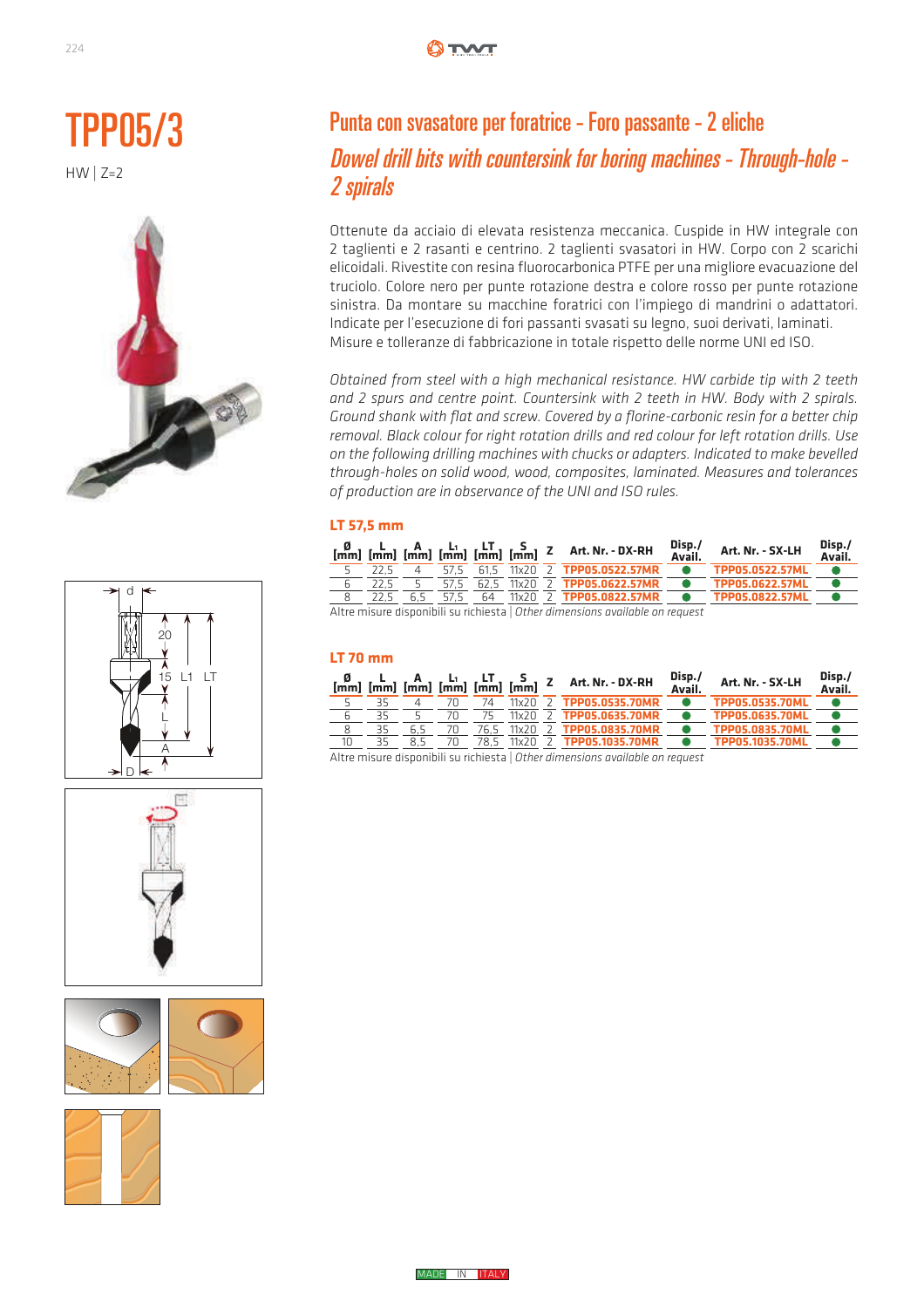







### Punta HW integrale per foratrice - Foro cieco - 2 eliche - Heavy duty HW solid carbide drill bits for boring machines - Blind hole - 2 spirals - Heavy duty

Costruite con corpo in HW integrale ed attacco in acciaio di elevata resistenza meccanica con 2 taglienti e 2 rasanti e centrino. Corpo con 2 scarichi elicoidali. ǰȁȄȏȊǿ Attacco rettificato con piano di fissaggio e vite di regolazione. Rivestite con resina fluorocarbonica PTFE per una migliore evacuazione del truciolo. Colore nero per punte rotazione destra e colore rosso per punte rotazione sinistra. Da montare su macchine foratrici con l'impiego di mandrini o adattatori. Indicate per l'esecuzione di fori ciechi su legno, suoi derivati, laminati e simili. Misure e tolleranze di fabbricazione in totale rispetto delle norme UNI ed ISO.

Disponibile su richiesta con rivestimento NaDia - DLC.

Obtained from steel with a high mechanical resistance. Solid HW carbide body with 2 teeth and 2 spurs and centre point. Body with 2 spirals. Ground shank with flat and **screw.** Covered by a florine-carbonic resin for a better chip removal. Black colour for right rotation drills and red colour for left rotation drills. Use on drilling machines with chucks or adapters. Indicated to make blind holes on solid wood, lamined. Measures and tolerances of production are in observance of the UNI and ISO rules. Available on request with **NaDia** coating DLC.

#### **LT 57,5 mm**

| . 0<br>[mm] | lmml | <b>Imml</b> | [mm]  | Art. Nr. - DX-RH | Disp./<br>Avail. | Art. Nr. - SX-LH | Disp./<br>Avail. |
|-------------|------|-------------|-------|------------------|------------------|------------------|------------------|
|             | 18   | 57.5        | 10x33 | TPP01.0318.RH01  |                  | TPP01.0318.LH01  |                  |
|             | 20   | 57.5        | 10x27 | TPP01.0420.RH01  |                  | TPP01.0420.LH01  |                  |
|             |      | 57.5        | 10x27 | TPP01.0522.RH01  |                  | TPP01.0522.LH01  |                  |
| h           |      | 57.5        | 10x27 | TPP01.0622.RH01  |                  | TPP01.0622.LH01  |                  |
| 8           | 22   | 57.5        | 10x27 | TPP01.0822.RH01  |                  | TPP01.0822.LH01  |                  |
|             |      |             |       |                  |                  |                  |                  |

Altre misure disponibili su richiesta | *Other dimensions available on request* 

#### **LT 70 mm**

| $\frac{0}{2}$ | $[\overline{\mathsf{mm}}]$ | <b>Imml</b> | $\frac{5}{2}$ | Art. Nr. - DX-RH                                                              | Disp./<br>Avail. | Art. Nr. - SX-LH | Disp./<br>Avail. |
|---------------|----------------------------|-------------|---------------|-------------------------------------------------------------------------------|------------------|------------------|------------------|
|               | 20                         | 7Π          | 10x40         | TPP01.0320.RH01                                                               |                  | TPP01.0320.LH01  |                  |
| 4             |                            | 70          | 10x35         | TPP01.0427.RH03                                                               |                  | TPP01.0427.LH03  |                  |
|               | 35                         | 70          | 10x27         | TPP01.0535.RH03                                                               |                  | TPP01.0535.LH03  |                  |
| ĥ             | 35                         | 7Π          | 10x27         | TPP01.0635.RH04                                                               |                  | TPP01.0635.LH04  |                  |
|               | 35                         | 70          | 10x27         | TPP01.0835.RH03                                                               |                  | TPP01.0835.LH03  |                  |
|               |                            |             |               | Altre misure disponibili su richiesta   Other dimensions available on request |                  |                  |                  |

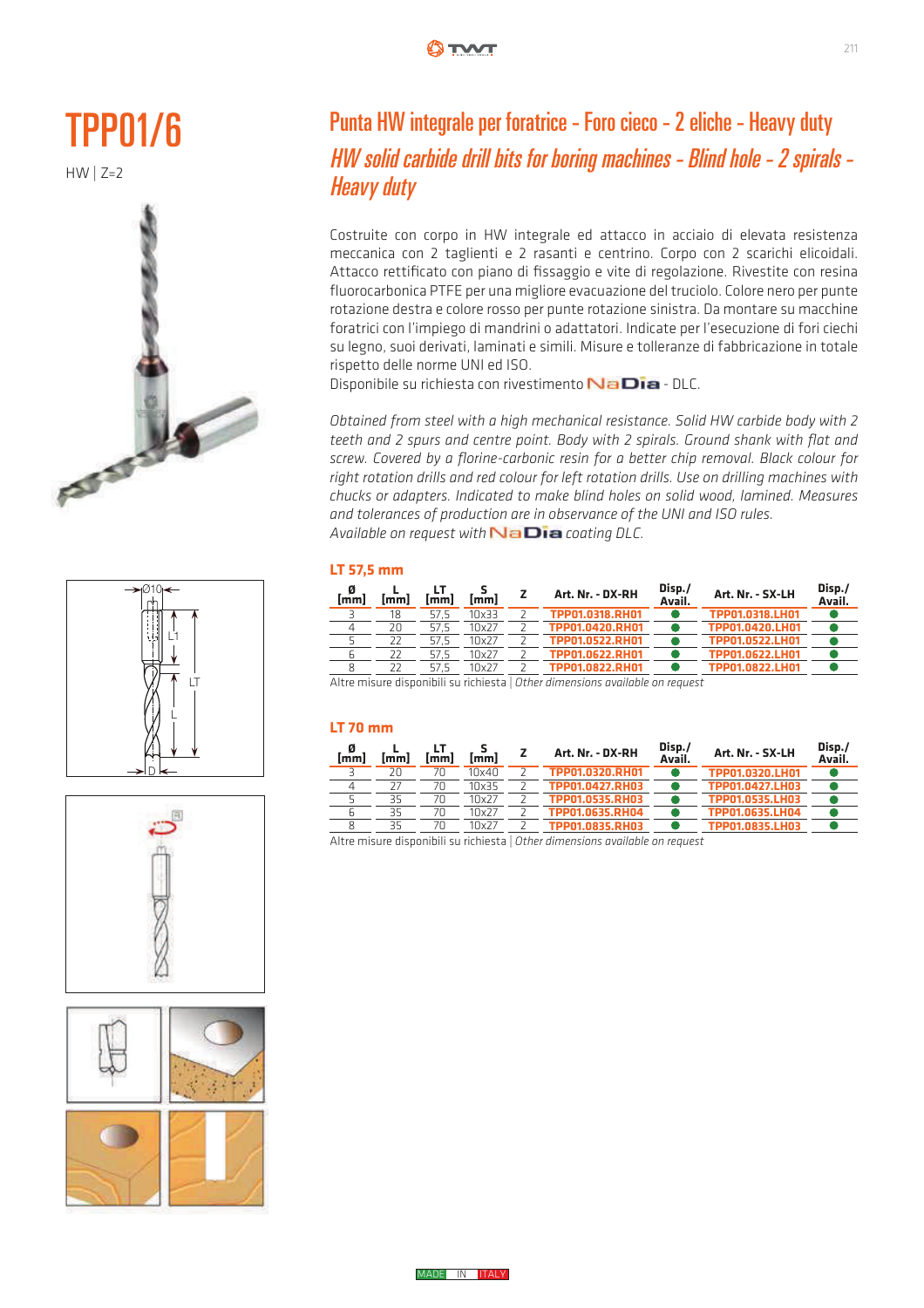











## Punte componibili per foratrice - Foro passante - 4 eliche Drill bits for boring machines - Through-hole - 4 spirals

Ottenute da acciaio di elevata resistenza meccanica. Cuspide in HW integrale con 2 taglienti. Corpo con 4 scarichi elicoidali. Attacco rettificato con piano di fissaggio e vite di regolazione. Rivestite con resina fluorocarbonica PTFE per una migliore evacuazione del truciolo. Colore nero per punte rotazione destra e colore rosso per punte rotazione sinistra. Da montare su macchine foratrici con l'impiego di o adattatori. Indicate per l'esecuzione di fori passanti su legno, suoi derivati, laminati e simili. Misure e tolleranze di fabbricazione in totale rispetto delle norme UNI ed ISO.

*Obtained from steel with a high mechanical resistance. HW carbide tip with 2 teeth. Body with 4 spirals. Ground shank with flat and screw. Covered by a florine-carbonic resin for a better chip removal. Black colour for right rotation drills and red colour for*  eft rotation drills. Use on drilling machines with chucks or adapters. Indicated to reft foldtion annished on wood, lamined. Measures and tolerances of production are in make through-holes on wood, lamined. Measures and tolerances of production are in observance of the UNI and ISO rules.  $\eta$  make through-noies on wood, famined. Measures and tolerances of production are in VvSWZSOQY

### **LT 57,5 mm**

| [mm] | imml | mml  | $\overline{\mathsf{mm}}$ | Art. Nr. - DX-RH | Disp./<br>Avail. | Art. Nr. - SX-LH | Disp./<br>Avail. |
|------|------|------|--------------------------|------------------|------------------|------------------|------------------|
|      | 27   | 57.5 | 10x20                    | TPP02.0527.R001  |                  | TPP02.0527.L001  |                  |
|      | 27   | 57.5 | 10x20                    | TPP02.0627.R001  |                  | TPP02.0627.L001  |                  |
|      | 27   | 57.5 | 10x20                    | TPP02.0727.R001  |                  | TPP02.0727.L001  |                  |
|      |      | 57.5 | 10x20                    | TPP02.0827.R001  |                  | TPP02.0827.L001  |                  |
| 10   | 27   | 57.5 | 10x20                    | TPP02.1027.R001  |                  | TPP02.1027.L001  |                  |
| 12   | 25   | 57.5 | 10x20                    | TPP02.1225.R001  |                  | TPP02.1225.1001  |                  |

Altre misure disponibili su richiesta | Other dimensions available on request

#### **LT 70 mm** ! ! ! : 7!!6 : 7!!<

| $\frac{\emptyset}{\text{[mm]}}$ | mml | lmml | $\sim$ | Art. Nr. - DX-RH | Disp./<br>Avail. | Art. Nr. - SX-LH | Disp./<br>Avail. |
|---------------------------------|-----|------|--------|------------------|------------------|------------------|------------------|
|                                 | 40  | 70   | 10x20  | TPP02.0540.R001  |                  | TPP02.0540.L001  |                  |
| b                               | 40  | 70   | 10x20  | TPP02.0640.R001  |                  | TPP02.0640.L001  |                  |
|                                 | 40  | 70   | 10x20  | TPP02.0740.R001  |                  | TPP02.0740.L001  |                  |
| 8                               | 40  | 70   | 10x20  | TPP02.0840.R001  |                  | TPP02.0840.L001  |                  |
| 10                              | 40  | 70   | 10x20  | TPP02.1040.R001  |                  | TPP02.1040.L001  |                  |
| 12                              | 40  | 7Π   | 10x20  | TPP02.1225.R001  |                  | TPP02.1225.L001  |                  |